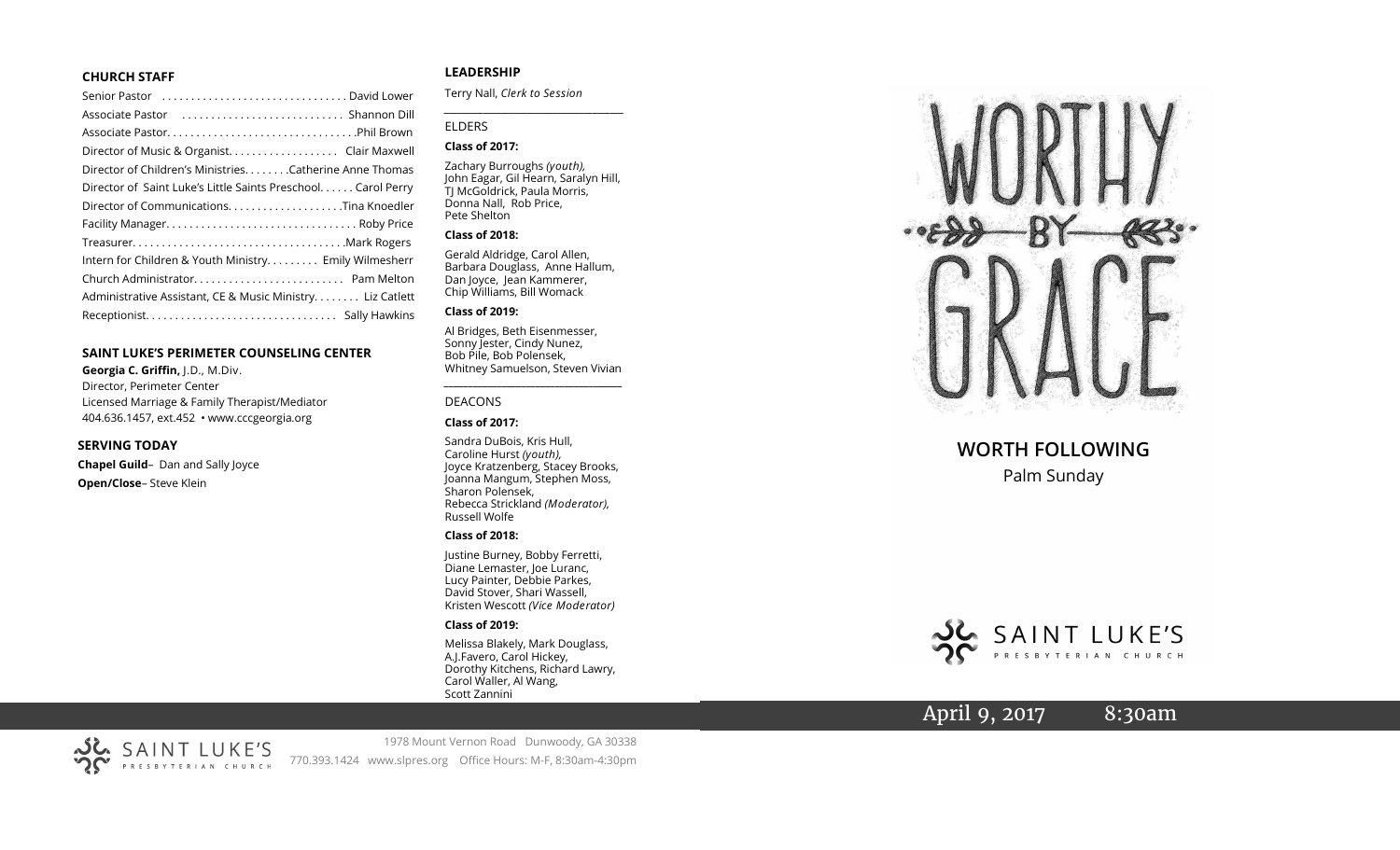

1978 Mount Vernon Road • Dunwoody, Georgia 30338 770.393.1424 • www.slpres.org

#### **April 9, 2017**  Palm Sunday

**Liturgical Color:** Purple *Purple marks the seasons of penitence and preparation, Lent and Advent.*

### **SUNDAY SCHEDULE**

8:30am Chapel Communion Service 9:30am Sunday School 11:00am Sanctuary Worship Service *Nursery available at all services & Sunday School.* 

#### MISSION

Responding to God's call and empowered by the Holy Spirit, we invite all to join us in knowing, serving, and sharing Jesus Christ here and around the world.

VISION

# To be a beacon of faith, hope, and love– every member an active disciple in Christ's ministry.

# **WELCOME, GUESTS!**

We are delighted you are worshipping with us.

**DURING** the Welcome, please print the requested information on the Friendship Pad and pass the Friendship Pad down the pew.

**AFTER** the worship service, please join us outside the Chapel where our Pastors will be available to answer questions and provide you with a loaf of freshly-baked bread.

**FOR MORE** information about our programs, ministries or membership, please contact one of our Pastors at 770.393.1424, or visit our website: slpres.org.

### **THAT ALL MAY WORSHIP**

**ASSISTIVE** hearing devices, large print hymnals, large print bulletins and back cushions are available. Please contact an usher for further assistance. **CHILDREN'S WORSHIP** notebooks

and activity sheets are available on the table just outside the Chapel doors. For your convenience, there is a Family Restroom located in the hallway of the administrative offices, on the first floor, near the main lobby.

#### **HABITAT UPDATE 2017, ANOTHER HOUSE**

**BUILT ON A DREAM-** Just three more Saturdays to go! April 1st was no joke for volunteers working to build Sonja Hodges' Habitat house. COMPLETED ON THAT DAY: shingling of the roof, insulation, and special siding on the gable over the front porch, front porch stairs, exterior white trim paint around windows and doors. The final three Saturdays will be devoted to painting the interior, installing soffit and fascia, installing kitchen cabinets and countertops, installing interior trim, installing porch and stair railings and landscaping. It is not too late to volunteer. Step up your giving game by donating some time to this amazing adventure. The house address is 1500 Monteel Drive, NW, 30318. We will have the usual carpool arrangement. If you want a ride or you want to be a driver, meet at the church parking lot (Manhasset Street) in time for a 7am departure. The day starts at 7:30am, ends at 2:30pm. Each person must sign up by the Wednesday of the week in which the work Saturday occurs. www.stlukes.atlantahabitat.volunteerhub.com.

**CALLING ALL SAINT LUKE'S LADIES**—You are invited to come to the Presbyterian Women's Annual Spring Gathering on Monday, May 8, starting at 6pm for fellowship and punch in the lobby, followed by a potluck dinner in the Great Hall and then a church service in the Chapel led by our guest speaker, Ms. Carrie Weatherford, Director of Children and Family Ministries at Roswell Presbyterian. All are welcome and it's a fun, casual gathering! Please register on the sign-up sheet in the lobby. For questions, please contact either Andrea Price, [andreacoppedgeprice@gmail.com](mailto:andreacoppedgeprice@gmail.com) or Fern Mitropoulos at [tmitropoulos@comcast.net.](mailto:tmitropoulos@comcast.net) We sure hope to see you there!

**COOL MOUNTAINS OF GUATEMALA**—In the middle of Atlanta's summer heat, please join our Mission Team on its' summer mission in Guatemala to build stoves, visit schools and plant trees with Mayan farmers. AIR-Guatemala is a long time partner with Saint Luke's and will handle ALL of the details except airline flights. Dates are June 4-10 and we need to know ASAP if you plan to attend. Please contact Anne.Hallum@AIRGuatemala.org for more info. We will share our faith by planting HOPE.

**MEXICO MISSION TRIP**—July 9-15, Make plans to be a part of our annual mission trip to the Yucatan Peninsula of Mexico! We will work with an amazing Presbyterian church to help them expand their growing church facility. This mission experience is open to all church members ages  $6<sup>th</sup>$  grade & up! We fly in/out of Cancun. Here is the link to sign-up: [http://](http://slpres.org/2017-mexico-trip-registration/) [slpres.org/2017](http://slpres.org/2017-mexico-trip-registration/)-mexico-trip-registration/. Please contact Shannon Dill for more information at shannondill@slpres.org.

**THORNWELL MISSION TRIP**—The dates are set! July 20-22. The cost per adult is \$160; youth are supported by the proceeds from Tartan Trot. This year we will have to limit our size to 50 volunteers. Questions or to reserve your spot for this amazing mission trip, contact Sally Shelton at sshelton@cwtvacations.com or 770.396.5156.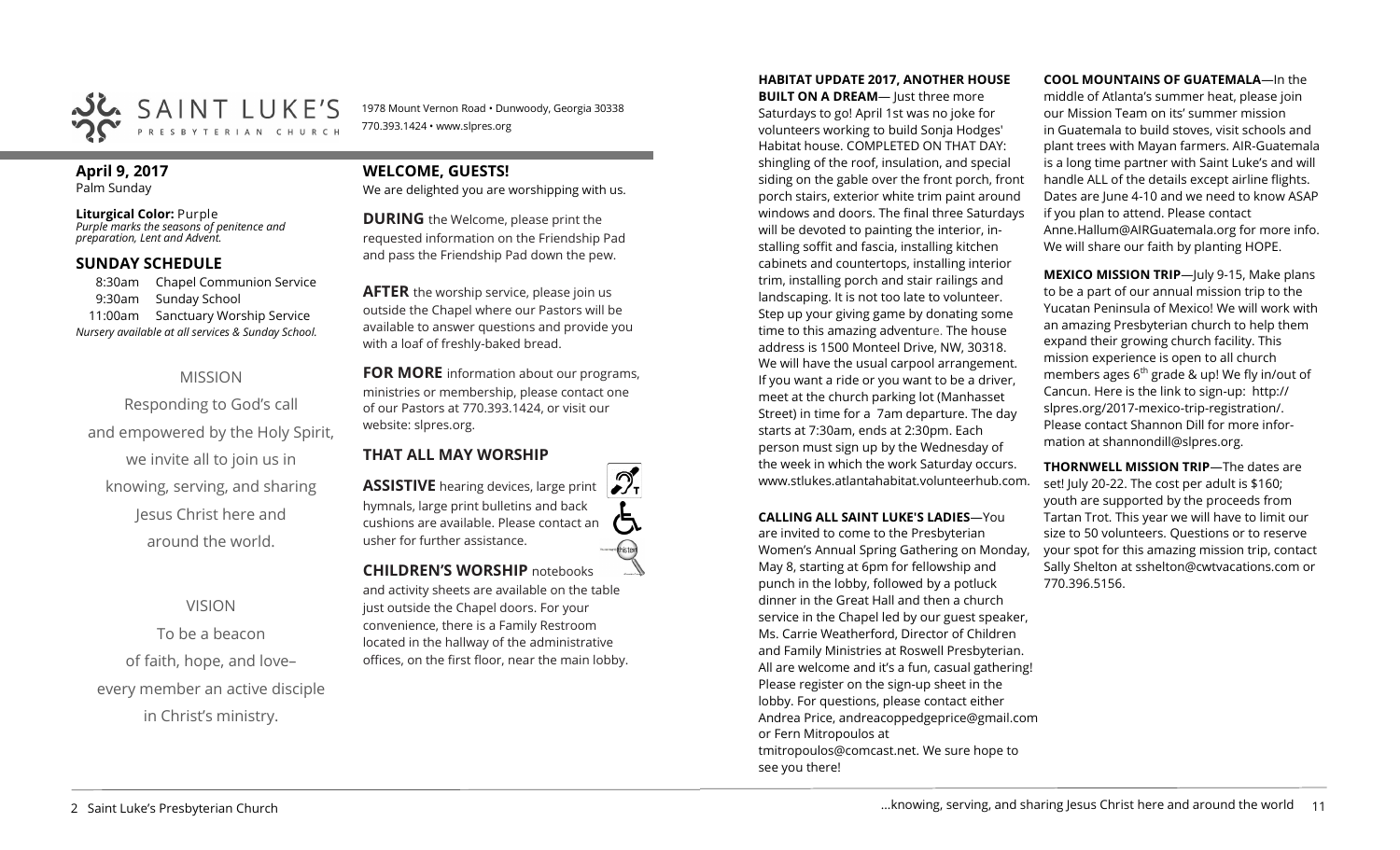# YOUTH MINISTRY

**Phil Brown philbrown@slpres.org / 770.393.1424 ext. 238 Emily Wilmesherr emilywilmesherr@slpres.org/ 770.393.1424 ext. 234**   $\_$  ,  $\_$  ,  $\_$  ,  $\_$  ,  $\_$  ,  $\_$  ,  $\_$  ,  $\_$  ,  $\_$  ,  $\_$  ,  $\_$  ,  $\_$  ,  $\_$  ,  $\_$  ,  $\_$  ,  $\_$  ,  $\_$  ,  $\_$  ,  $\_$  ,  $\_$ 

#### **YOUTH SUNDAY SCHOOL**

Egg Hunt and Fellowship Brunch at 9:30am

#### **YOUTH GROUP**

Youth Groups will not meet today.

#### **VIDEO RECORDING**

Seeking interested youth who may want to help video during the 11am service. No experience necessary. Email Roby Price is you would like more details. robyprice@slpres.org.

#### **MARK YOUR CALENDARS**

Rise Against Hunger ( Stop Hunger Now) is April 23, 9:30am in the Great Hall Youth Sunday is April 30

# MUSIC MINISTRY

**Clair Maxwell clairmaxwell@slpres.org / 770.393.1424 ext. 227** 

#### **CHOIR REHEARSALS ON WEDNESDAYS:**

6:30-7:20pm Festival Ringers, *Youth & Adults, Clair Maxwell, Director* 7:30-9:00pm Chancel Choir, *Youth & Adults, Clair Maxwell, Director* 

#### **SUMMER MUSIC**

We are currently scheduling music for our summer worship services while our choirs take the summer off. If you play an instrument, take music lessons, or can't sing with the choirs during the year, this is your chance to share your gifts with the congregation. Music is needed at the 8:30 and 11 a.m. services from June 4 through August 13. All singers and instrumentalists (as soloists or in ensembles) are welcome and appreciated! Contact Clair Maxwell if you would like to participate.

\_\_\_\_\_\_\_\_\_\_\_\_\_\_\_\_\_\_\_\_\_\_\_\_\_\_\_\_\_\_\_\_\_\_\_\_\_\_\_\_\_\_\_\_\_\_\_\_\_\_\_\_\_\_\_\_\_\_\_\_\_\_\_\_\_\_\_\_\_\_\_\_\_\_\_\_\_\_\_\_\_\_\_\_\_\_\_\_\_\_\_\_\_\_\_\_\_\_\_\_

#### **MARK YOUR CALENDARS**

Chastain at Saint Luke's, April 30, 6:30pm in the Manhasset parking lot. Don't miss this fun evening of music and entertainment in the style of the Chastain amphitheater. Bring your own food, beverages and utensils and decorate your table (the church provides tables and chairs). Reserve your spot by April 12 through Liz Catlett in the church office: [lizcatlett@slpres.org.](mailto:lizcatlett@slpres.org) Free childcare is available by reservation only.

#### **In Preparation for Worship**

Merciful God, once again we add our voices to the throngs who, across the ages, have shouted "Hosanna!" at the coming of your Son. Some meant it and followed. Some were simply there because it was something to see. Others would later add their voices to the ones that shouted "Crucify Him!" May our songs, may our prayers, and may our gifts this morning reflect our deepest desire to be more than spectators. May we truly be followers of your Son, the Savior. In his name, we pray. Amen.

í

**Prelude** Hosanna, Loud Hosanna! *J. Wayne Kerr*

#### **Welcome**

#### **Call to Worship\***

Leader: Lift up your heads, O gates! And be lifted up, O ancient doors!

**People: That the King of Glory may come in!**

Leader: Who is this King of Glory?

**People: The Lord of Hosts, he is the King of Glory!** 

**Hymn #196\*** All Glory, Laud, and Honor *VALET WILL ICH DIR GEBEN*

#### **Call to Confession\***

Leader: The Lord be with you. **People: And also with you.** Leader: Let us pray.

#### **Prayer of Confession\***

**Almighty God, Our Father,** 

**we have sinned against you and one another;** 

**we have sinned in thought, word and deed,** 

**by what we have done, and by what we have left undone.** 

**In your mercy forgive what we have been, help us to correct what we are,** 

**and direct what we shall be as we seek to follow where Jesus leads. Hear us now as we pray in the silence of our hearts…**(*time for silent confession)*

Leader: Lord, in Your mercy, **People: Hear our prayer. Amen.**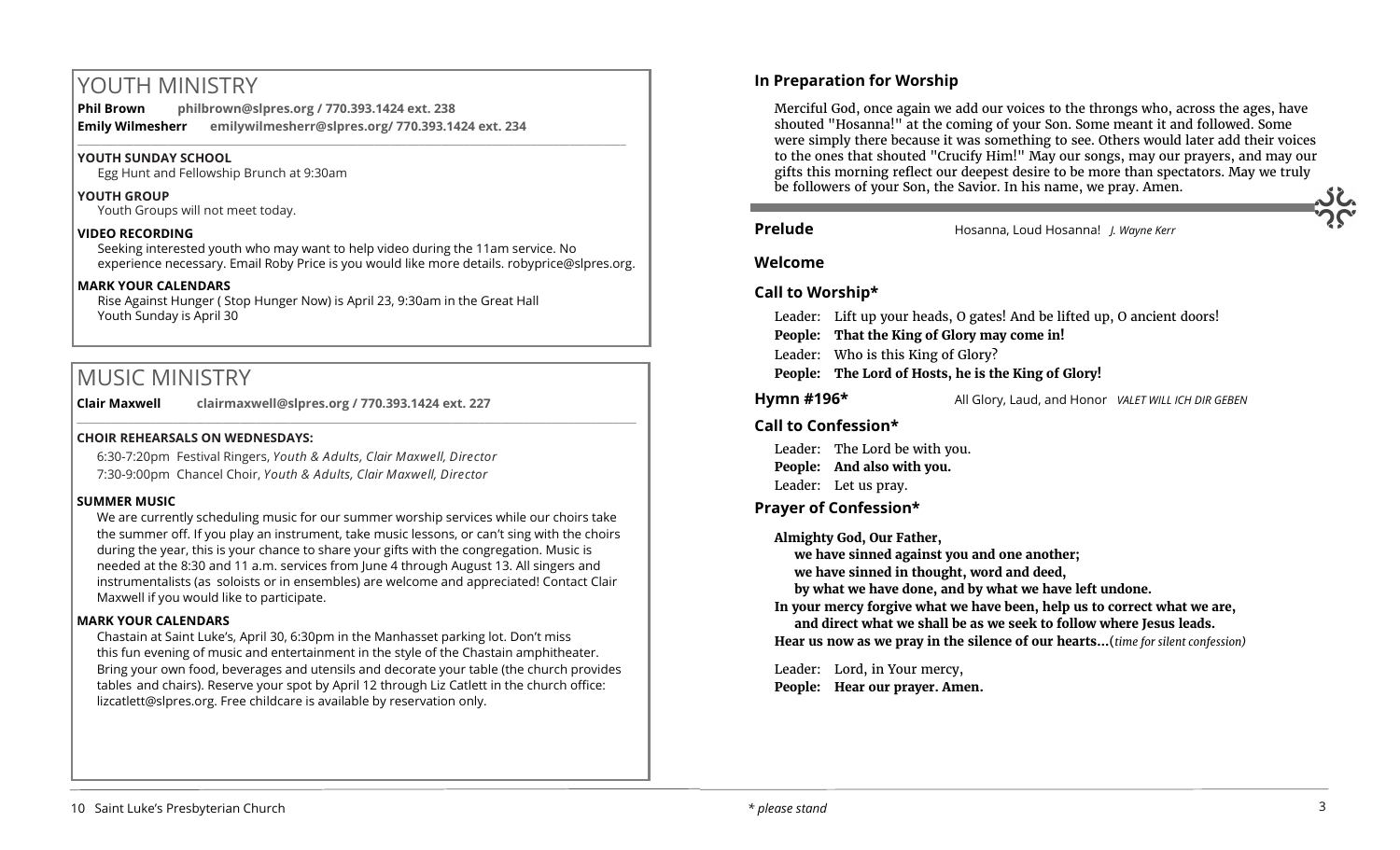#### **Assurance of Forgiveness\***

#### **Song of Praise\***

**Hosanna, hosanna to Christ! Hosanna, hosanna to Christ!** (*Hymn 199, Refrain)* 

#### **Passing of the Peace of Christ\***

Leader: May the peace of Christ be with you. **People: And also with you.** 

#### **Prayer for Illumination**

#### **Scripture Lesson** Luke 19:29-44, *page 83 of the New Testament*

Leader: The Word of the Lord. **People: Thanks be to God.**

#### **Tell Us Our Story** Phil Brown

*Children are always welcome to stay in worship. If preferred, parents may take their child(ren) to the nursery.*

| Sermon                                                                                                                                                                                                                                                                                                                                                                                                                                                                                                                                                                                                                                                | Worth Following                                                               | Shannon Dill |
|-------------------------------------------------------------------------------------------------------------------------------------------------------------------------------------------------------------------------------------------------------------------------------------------------------------------------------------------------------------------------------------------------------------------------------------------------------------------------------------------------------------------------------------------------------------------------------------------------------------------------------------------------------|-------------------------------------------------------------------------------|--------------|
| <b>Hymn #200</b>                                                                                                                                                                                                                                                                                                                                                                                                                                                                                                                                                                                                                                      | A Cheering, Chanting, Dizzy Crowd CHRISTIAN LOVE                              |              |
| Affirmation of Faith*<br>I believe in God, the Father Almighty,<br>Maker of heaven and earth,<br>and in Jesus Christ, His only Son, our Lord;<br>who was conceived by the Holy Ghost,<br>born of the Virgin Mary,<br>suffered under Pontius Pilate;<br>was crucified, dead, and buried;<br>He descended into hell;<br>the third day He rose again from the dead;<br>He ascended into heaven,<br>and sitteth on the right hand<br>of God the Father Almighty;<br>I believe in the Holy Ghost;<br>the holy catholic Church;<br>the communion of saints;<br>the forgiveness of sins;<br>the resurrection of the body;<br>and the life everlasting. Amen. | Apostles' Creed<br>from thence He shall come to judge the quick and the dead. |              |

# ADULT MINISTRY

**Shannon Dill shannondill@slpres.org / 770.393.1424 ext. 229** 

#### **ADULT SUNDAY SCHOOL**

Classes meet between the worship services, 9:30-10:30am. Descriptions of current groups are available on our website (slpres.org) or http://bit.ly/AdultSundaySchool. Please join us!

#### **FRIDAY MORNING MEN'S BIBLE STUDY**

Fellowship and Bible study every Friday from 6:40-8am in the Parlor with Dan Joyce.

 $\_$  ,  $\_$  ,  $\_$  ,  $\_$  ,  $\_$  ,  $\_$  ,  $\_$  ,  $\_$  ,  $\_$  ,  $\_$  ,  $\_$  ,  $\_$  ,  $\_$  ,  $\_$  ,  $\_$  ,  $\_$  ,  $\_$  ,  $\_$  ,  $\_$  ,  $\_$ 

#### **DISCIPLE SERIES**

The final study in the Series, *Christian Believer,* focuses on essential doctrines of the Christian faith and makes connections between the doctrine and daily living. Classes are Tuesdays, 7-9pm.

#### **BIBLE STUDY: "WAYFARERS"**

Come join David, Shannon or Phil as this week's preacher leads a study of the scripture for the upcoming Sunday's worship. Meet on Wednesdays at 10am in the church library.

# S P L A S H ! CHILDREN'S MINISTRIES

**Catherine Anne Thomas cathomas@slpres.org / 770.393.1424 ext. 228 \_\_\_\_\_\_\_\_\_\_\_\_\_\_\_\_\_\_\_\_\_\_\_\_\_\_\_\_\_\_\_\_\_\_\_\_\_\_\_\_\_\_\_\_\_\_\_\_\_\_\_\_\_\_\_\_\_\_\_\_\_\_\_\_\_\_\_\_\_\_\_\_\_\_\_\_\_\_\_\_\_\_\_\_\_\_\_\_\_\_\_\_\_\_\_\_\_\_\_\_\_\_\_\_\_\_\_** 

#### **REMEMBER THE EGG HUNT AND FELLOWSHIP BRUNCH**

All are welcome! **Today,** Sunday, April 9 from 9:30-10:30am. Donations towards brunch will be graciously accepted.

#### **VBS MAKER FUN FACTORY**

Thanks to all the volunteers who have signed up to work in our Fun Factory! Many positions have been filled, but we do have a wide selection of openings. Please visit the volunteer board in our main lobby and tell us what you'd love to do!

#### **CHILDREN'S WELCOME WAGON**

Needed: friendly adult volunteers to serve as a Children's Welcome Wagon greeter in Sheppard Hall on Sunday mornings!

Duties include: directing families to children's classroom, making sure our child care staff has what they need, and a few administrative tasks to make sure our children feel welcome.

Hours: Sunday mornings (that you select) from 10:45am to 12:15pm.

Please email [cathomas@slpres.org](mailto:cathomas@slpres.org) if you can help. This is an immediate need, and we need at least six people. Thanks!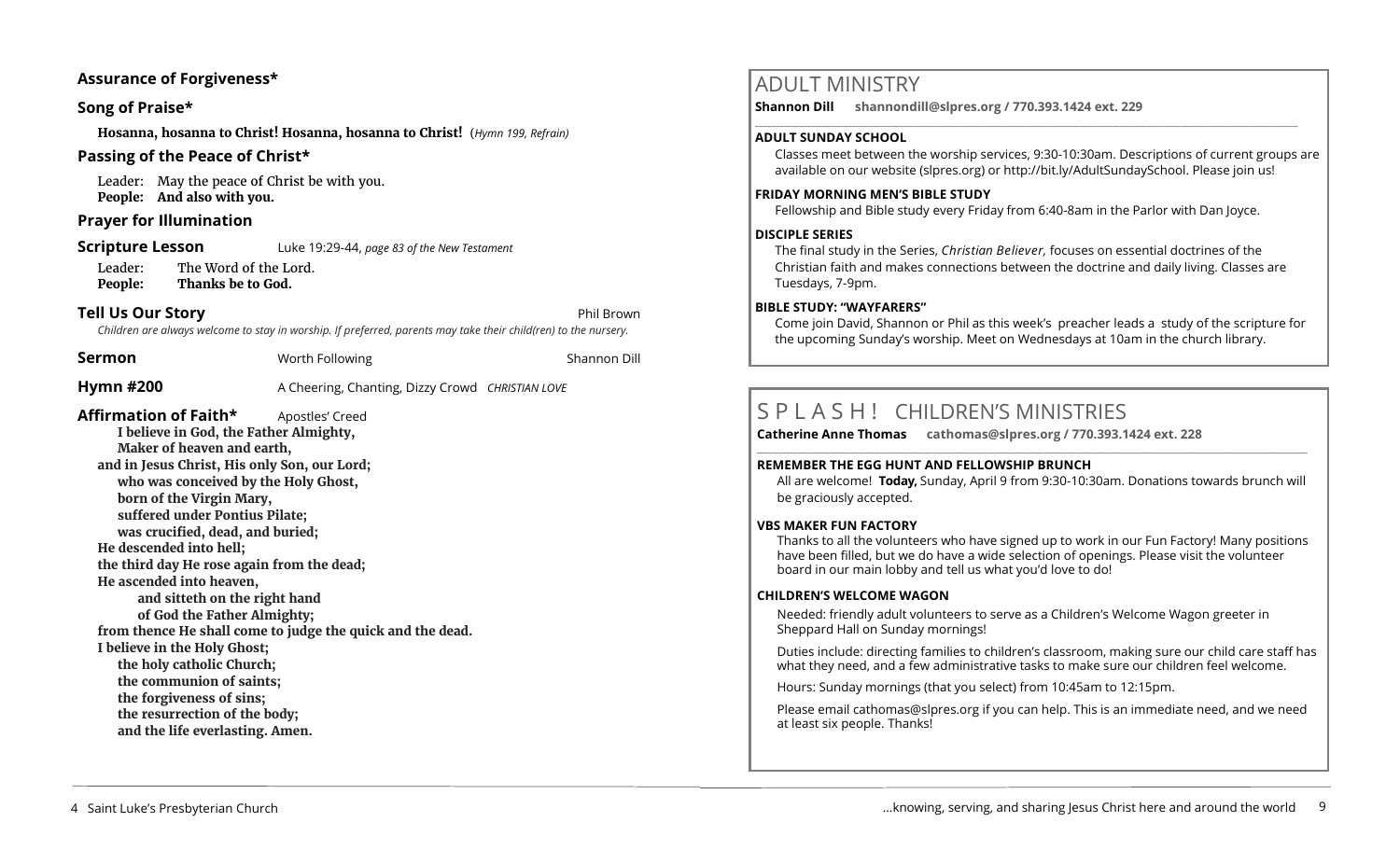# A NIGHT UNDER THE STARS

Chastain at Saint Luke's, April 30, 6:30pm in the Manhasset parking lot. Don't miss this evening of live entertainment in the style of the Chastain amphitheater. Bring your own food, beverages and utensils and decorate your table! (the church provides tables and chairs). Reserve your spot by April 12 through Liz Catlett in the church office: [lizcatlett@slpres.org.](mailto:lizcatlett@slpres.org)  After April 12, table seats are available on a first come, first served basis. Free childcare is available by reservation only.

# RISE AGAINST HUNGER

Saint Luke's members will know this as Stop Hunger Now; new name but same awesome organization.

**Rise Against Hunger** is an international hunger relief organization that distributes food and life-changing aid to the world's most vulnerable, mobilizing the necessary resources to end hunger by 2030. Please check out the website for more information. www.riseagainsthunger.org

Please join us at Saint Luke's, Sunday, April 23, 9:30am in the Great Hall, as we try to reach our goal of packing 10,000+ meals.

# COLLEGE SCHOLARSHIP OPPORTUNITY

High school seniors, need a little financial help with your first year of college? You may qualify for the Saint Luke's College Scholarship! Pick up and complete an application-available in the lobby or they may be obtained from the church web site, www.slpres.org. Look under the Resources tab and scroll down to Forms. Deadline is May 7.

# **Prayers of the People**

**The Lord's Prayer** 

**Our Father who art in heaven, hallowed be thy name, thy kingdom come, thy will be done, on earth as it is in heaven. Give us this day our daily bread. and forgive us our debts, as we forgive our debtors. and lead us not into temptation, but deliver us from evil. For Thine is the kingdom, and the power and the glory, forever. Amen.**

#### **Offering Invitation**

*Giving is a tangible sign of worship. If you give electronically, there is a blue, laminated, electronic giving card in the pew rack to place in the offering plate as it is passed.* 

**Offertory** All Glory, Laud, and Honor *Melchoir Teschner*

# **Song of Thanksgiving\***

**Ride on, ride on in majesty! In lowly pomp ride on to die; O Christ, your triumphs now begin o'er captive death and conquered sin!** *(Hymn 198, Stanza 2)* 

#### **Prayer of Dedication\***

### **The Lord's Supper**

*Communion will be served by intinction (dipping the bread into the cup). Everyone is invited to participate in the sacrament. Children who have discussed the sacrament with their parents and/or pastor are welcome. The cup holds grape juice, not wine, during this service. A server with gluten-free wafers will be standing directly in front of the communion table for those who prefer this option. If you would prefer to be served where you are sitting, please raise your hand.* 

#### **Communion Music**

**Closing Hymn #197\*** Hosanna, Loud Hosanna *ELLACOMBE*

#### **Benediction\***

**Postlude\*** All Glory, Laud, and Honor *Emma Lou Diemer*

*Worship Notes:* 

*Music: All rights reserved. Reprinted under OneLicense.net A-719333.*